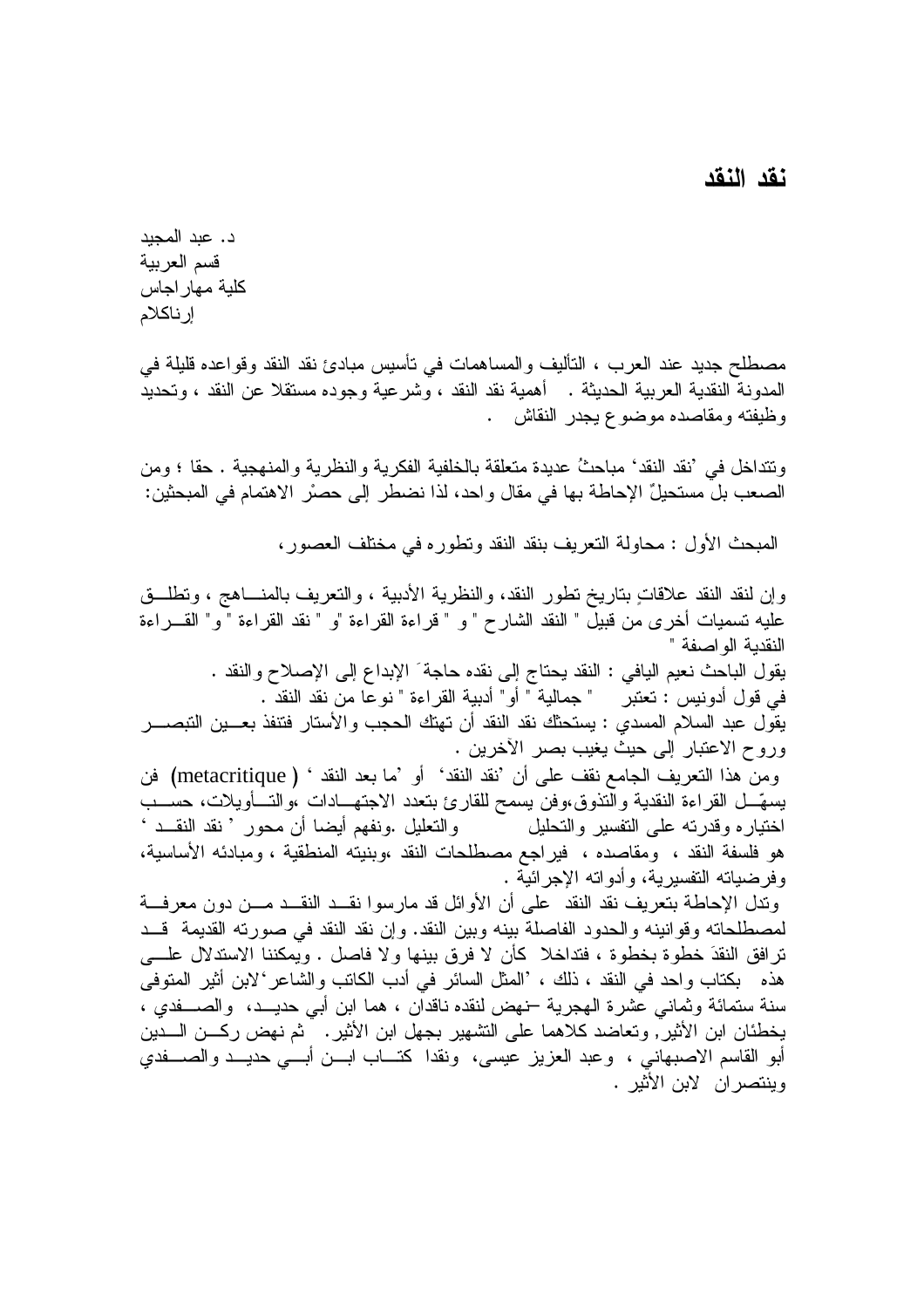ومن قبيلة " نقد النقد " اعتذار النقاد عن نقدهم في المستقبّل ،وتركهم بعض المعايير واقفـــين على دعواهم الباطلة،اسندلالا على هذا النوع نطلع على مساهمة المحافظين في الأدب بعــد نهوض العرب من سبوتهم الطويل ، ونطلع إلى ما واجهوا من نقد عنيف .

ومما لا يماري فيه انثان أن جهود المحافظين وإنتاجاهم الأدبية نداء بأصداء ماضٍ مجيدٍ من موروث الثقافة العربية ، ومع ذلك أظهر العقاد والمازنـى وبعض المعاصرين – علـى ضوء معايير هم النقدي – ما في أدب المحافظين من نفكك وإحالة، ونقليد ،وأهم ما أخـــذوه علــــي الشعر النقليدي أنه يفتقد الوحدة العنصرية للقصيدة ، وهاجموا على الأغراض التسى تــدور حولها ، والأساليب البلاغية التي تحكم أسلوبها . ونشعر الآن بالخجل ، ونحن نقرأ هذا النقــد الطافح بالأخطاء ، والتحامل ، والسباب الشخصبي .

وإذا كان طه حسين قد تحامل على المنفلوطي فقد وجد من ينتصف له ، ووجد تقديرا عاليـــا من الذين جاءوا بعد رحيله بقليل ، ووجد أحمد شوقي على الرغم من هجوم العقاد المنواصل والعنيف دفاعا حارًا ، وتقديرًا عاليًا من جلَّة النقاد علَّى أيامه ، ومَن كافة الشَّعراء ، وبـــايعوه اميرا عليهم بالإجماع .

ومن الحقائق الناريخية التي لا غبار عليها ،اعتذر الدكتور طه حسين بعد نصف قرن مـــن الزمان عن النقد العنيف والسخيف الذي وجهه إلى المنفلوطي .

وإن هاجم العقاد أمير الشعراء أحمد شوقي ، وحالت كبرياؤه المعهودة أن يعود إلى فضــــيلة الحق ،أصلح العقاد موقفه في مقاله " بعد الأعاصير " وصار بعد انحلال مدرسة الديوان ناقدا يتسم بالإنصاف ، فكتب نفسُهُ : " سُمعوًا أن الناقة والأطلال … باب المديح والرثاء … كلها حرام على المعاصرين … وهذا جميعه ضلال عن معنى النقد في الأدب الحديث "

والمبحث الثانبي: نقاش انتقادي حول ً مقاصد فنون الأدب ونقدها عند العرب والغرببين قديما المختلفة ،وأصحاب مدرســـة وحديثا، وأهدافها المنشودة عند أصحاب المدارس الأدبية الفن للفن. .

أولاً وقبل كل شيء نشيرٍ إلى أن الفلاسفة والعباقرة ۖ في كل عصرٍ ومصرٍ حللــوا عناصـــرٍ الأدب ونقدوه ونجد بعض محاولة نقدية عبر التاريخ لاستئصال جرثومة الأدب ، وهدم كيانه ،هنا لعب نقد النقد دورا بارزا لحفظ الأدب خصوصا الشعر .

ولقد هاجم بعض الفلاسفة على الشعر وأنكروا النفع في الشعر ، ونسبوا إليـــه جريمـــة بـــث الأساطير والخرافات وقتل الوقت ، وتضييع الزمان . فكان أول مـــن هـــاجم علــــى الشــــعر أفلاطون (٣٤٨–٣٤٨ قبل الميلاد) في كتابه Republic ، نقــد نلميـــذه أرســــطو ( ٣٨٤– ٣٢٢) دعواه ، وأجاب لأستاذه ، وذلك في كتابه Poetics ثم هاجم الشعر ونفعـــه ستيفن غوسن ( ١٥٧٩ ) في كتابه The school of Abuse،نقده سر فليب سدني (١٥٩٠ ) وألف An Apology of poetry، ثم قام نومس بيكوك بنقد الشعر والشعراء ، وذلك في كتابه The four ages of Poetry فأجابه شلي ( ١٧٩٢–١٨٢٢) وألف A defense of poetry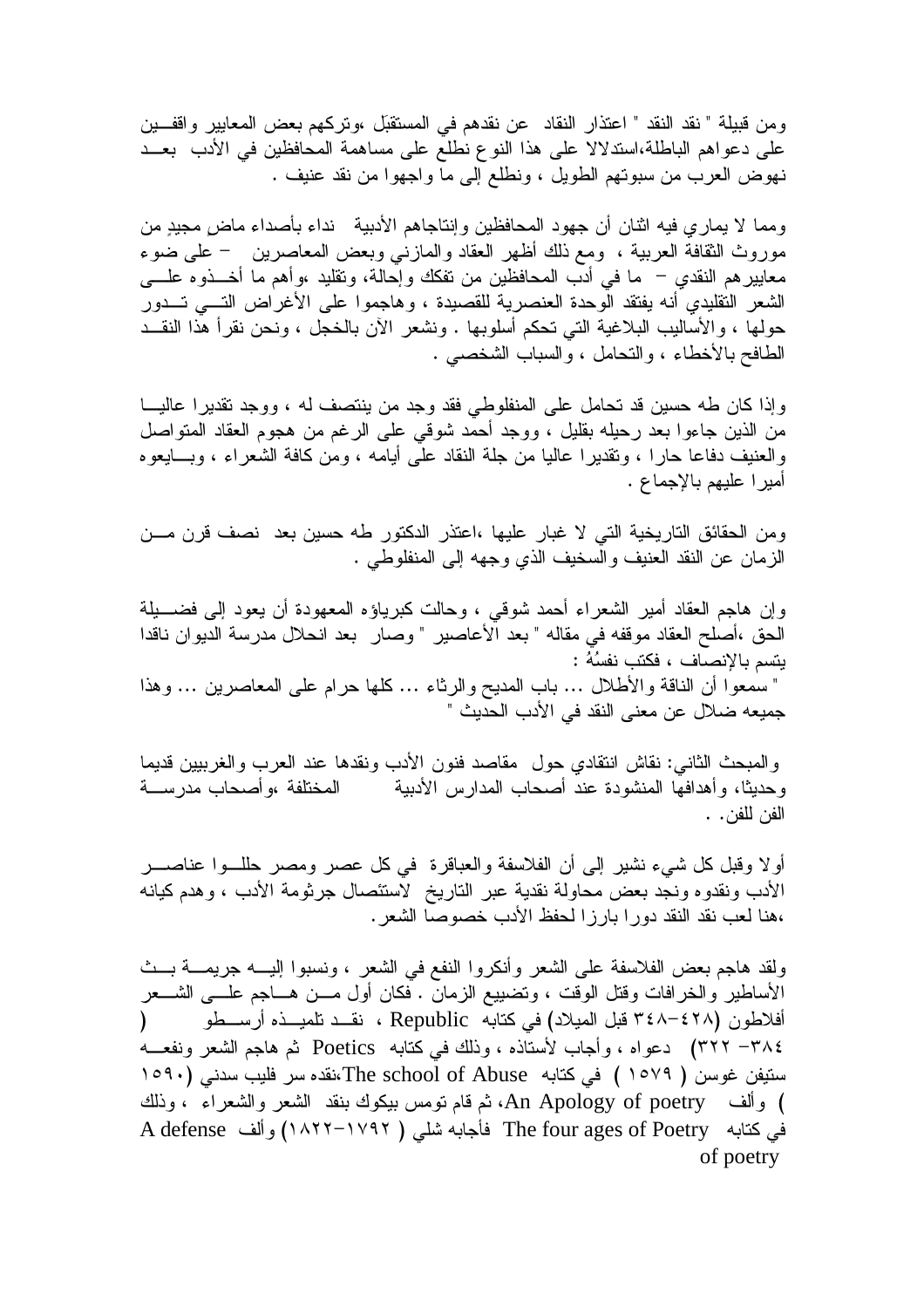طبعا ؛ كلما واجه الأدب من التحديات،والنقد في كيانه دفعها العباقرة، وحفظوا الأدب ،وبذلوا في ذلك السبيل جهدهم , فكان الأدب وَفقا لنعريفهم: عصارة النفوس والقلوب والعقول وصور للإنسانية ، لا تحذق تصويره، إلا اليد الصناع الماهرة ، ولا تجيد ألوانها ، إلا ريشة الفنـــان الملهم . أشار أرسطو إلى وظيفة الشعر وأثبت مذهبه , Catharsis وأوضح أن هدف الأدب " الحفظ على نوازن النفس بعد نطهيره من الأرجاس ". وجاء سدنني بنظريته Poetic Justice فقال "إن هدف الشعر التسلية والتربية والتثقيف " ألزم شلَّى الروح الإبداعي في الشعر ، وقال الشعر كنز المعلومات ، وقال كـــل مـــن بولَّـــد المعاني والمباحث الجديدة، ويحيى القيم هو الشاعر حقا ، يقول مانو أرنولد : الأولية للمضمون ، والشكل مثل اللباس ، يقول ماركس( ١٨١٨ – ١٨٨٣ ) " الأدب فر ع من الثقافة " يقول إنجلز : أكره إعلان الغاية في العمل الفني ، وأرى أن نظل مخبأة " سمعنا اهتمام بعض العباقرة والمفكرين بالأدب ، واقتراحاتهم ، فالأديب ً من يعبـــر عـــن تجربة حياته مباشرة على أساس التقنيات التعبيرية ،وواجب أن يكون صدوقا في عاطفته.

أكيدا، ۖ قد نطور الفن في بعض العهود والفترات نطورا بعيد المدى ، فأتى فريق ببهتان عظيم ، وجاهدوا لتبديل الأدب من أخمص قدمه إلى قمة رأسه ، ونقدوا الأوائل وتركـــوا المعــــابير النقدية التي اعتمد عليها القدماء. هم أصحاب مدرسة " الفن للفن " art for art's sake مصدر هذه الحركة ،هي الفلسفة الجمالية لكيتز ، وضع أساسها الفلسفي، في القرن الشَّــامن عشر ، عمانوئيل كانت (Kant) الذي أكد على أن الجمال غاية تقصد لذاتها، ليس وسيلة لأي غاية أخرى،تأثر أصحاب هذه الحركة بتيوفيـــل غونييــــه(Theophile Gautier) وشــــارل بودلير (Charles Baudelaire) وغير هما ً من الكتاب والفنانين الفرنسيين. رفع لواءها أولا في الأدب والنقد سينبون (Swinburne) ، ولكن رجع من دعواه سنة ألسف وثمَّانمائة واثنتين وْسبعين (١٨٧٢) وقال الفن أولا للفن ونأنـى الأغراضُّ كلها وراءه "

ثم جاء وأوسكار وابلد(Oscar Wilde) يقول " الفنان حر في نصوير الجمال أو خلقه من غير اعتبار للأخلاق وبصرف النظر عن النتائج الاجتماعية...

> وكان من دعواه أيضا : الفنون عديمة الفائدة جدا arts is quite useless دقة المواعيد لصنّة الوقت punctuality is the thief of time كلِّ اندفاع الذي نجاهد لخنقه يتورم في النفس ويسمّمنا

Every impulse that we strive to strangle broods in the mind and poisons us جاء بدعوى غريبة جدة ، وحض الناس على أن يعيشوا كالأنعام

فسجنه الملكة فيكتورية سنتين ، على الرغم من بشاعة ما دعا إليه انضم إلى هذه الحركة بعض الأدباء المعاصرين، أما الأدباء العرب مثل رشاد رشدي ونفيق الحكيم فكانوا بهتمـــون بالجمالية ، ويرون أن الفن ليس من الضروري أن يكون له غاية اجتماعية أو سياسية أو دينية أو غير ذلك، إنما هدفه الأول أن يكون فنا جميلا فحسب.